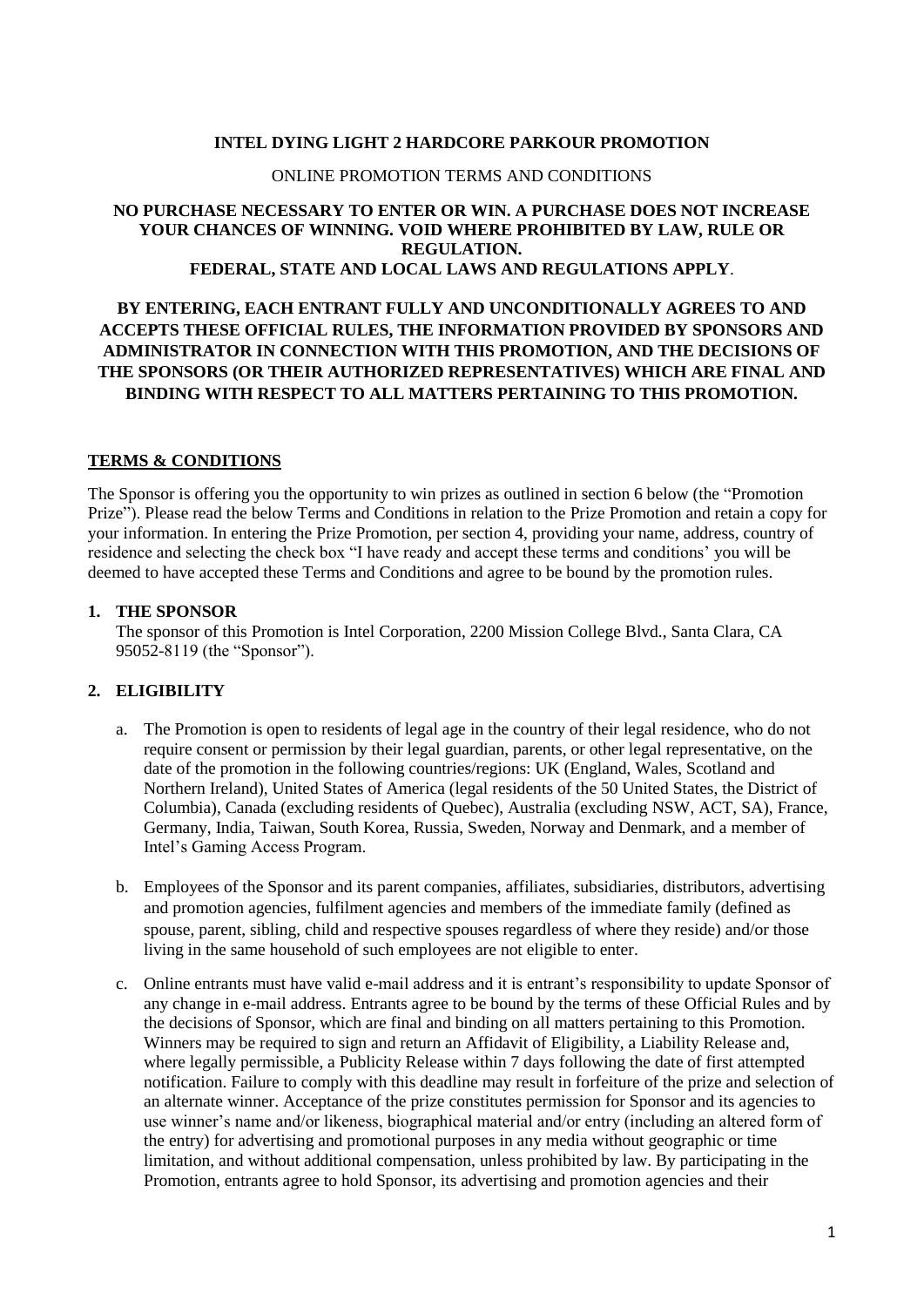respective parent companies, subsidiaries, affiliates, partners, representative agents, successors, assigns, officers, directors, and employees harmless for any injury or damage caused or claimed to be caused by participation in the Promotion and/or acceptance or use of any prize. Sponsor is not responsible for any printing, typographical, mechanical or other error in the printing of the offer, administration of the Promotion or in the announcement of the prize. Sponsor may be collecting personal information in accordance with its privacy policy. See Sponsor's privacy policy for details regarding Sponsor's information collection practices in connection with a Promotion.

- d. Intel is committed to compliance with all applicable laws, regulations, policies and ethics rules. This notice is intended to ensure that your participation in this Promotion will not violate any such laws, regulations, policies or rules. Intel seeks no promises or favoritism for itself or any of its affiliates in exchange for the opportunity to participate in the Promotion. By entering the Promotion, (i) you agree that your participation in the Promotion – including your acceptance of any potential prize – will not violate any law, regulation, policy or rule of your country, state or government agency; and (ii) you certify that any potential prize is not in exchange for an agreement to influence a recent, pending or anticipated act or decision that may result in Intel obtaining or retaining business or a business advantage.
- e. Internet access is required for entry. Sponsor's clock is the official clock of the Promotion. Participants are reminded to get the owner's permission before using a computer, device and/or internet-access, which is not owned or paid for by the entrant to enter the Promotion. The Sponsor will not be liable for any internet or mobile connection or other charges incurred in entering the Prize Promotion
- f. By submitting a Promotion Entry, you hereby grant permission for your Promotion Entry to be posted on Dying Light promotion in accordance with the promotion or any other websites or social media accounts, including but not limited to websites or social media accounts owned in whole or in part or controlled by Sponsor, its respective parent companies, affiliates promotional partners for this promotion and subsidiaries. You agree that Intel is not responsible for any unauthorized use of Entries by third parties. Intel does not guarantee the posting of any Entry.
- g. By submitting a Promotion Entry, you acknowledge and agree that Sponsor may receive other Entries under this Promotion that may be similar or identical to the Promotion Entry submitted by you, and you waive any and all claims you may have had, may have, and/or may have in the future, that any other Promotion Entry reviewed and/or used by Sponsor may be similar to your Promotion Entry and you understand that you will not be entitled to any compensation because of Sponsor's use of such other similar or identical material

# **3. THE PROMOTION AND PROMOTION PERIOD**

This promotion contains two unique events to participate. You may participate in either or both of the events. The events are:

- Content creator promotion
- Content viewers promotion

.

Details of each event within the promotion are detailed below.

## a. **CONTENT CREATOR PROMOTION TIME PERIOD:**

Eligible participants can register for the CREATOR PROMOTION period from February 4th 2022 at 9:00 AM U.S. Pacific Standard Time to March 18, 2022 at 11:59 PM U.S. Pacific Standard Time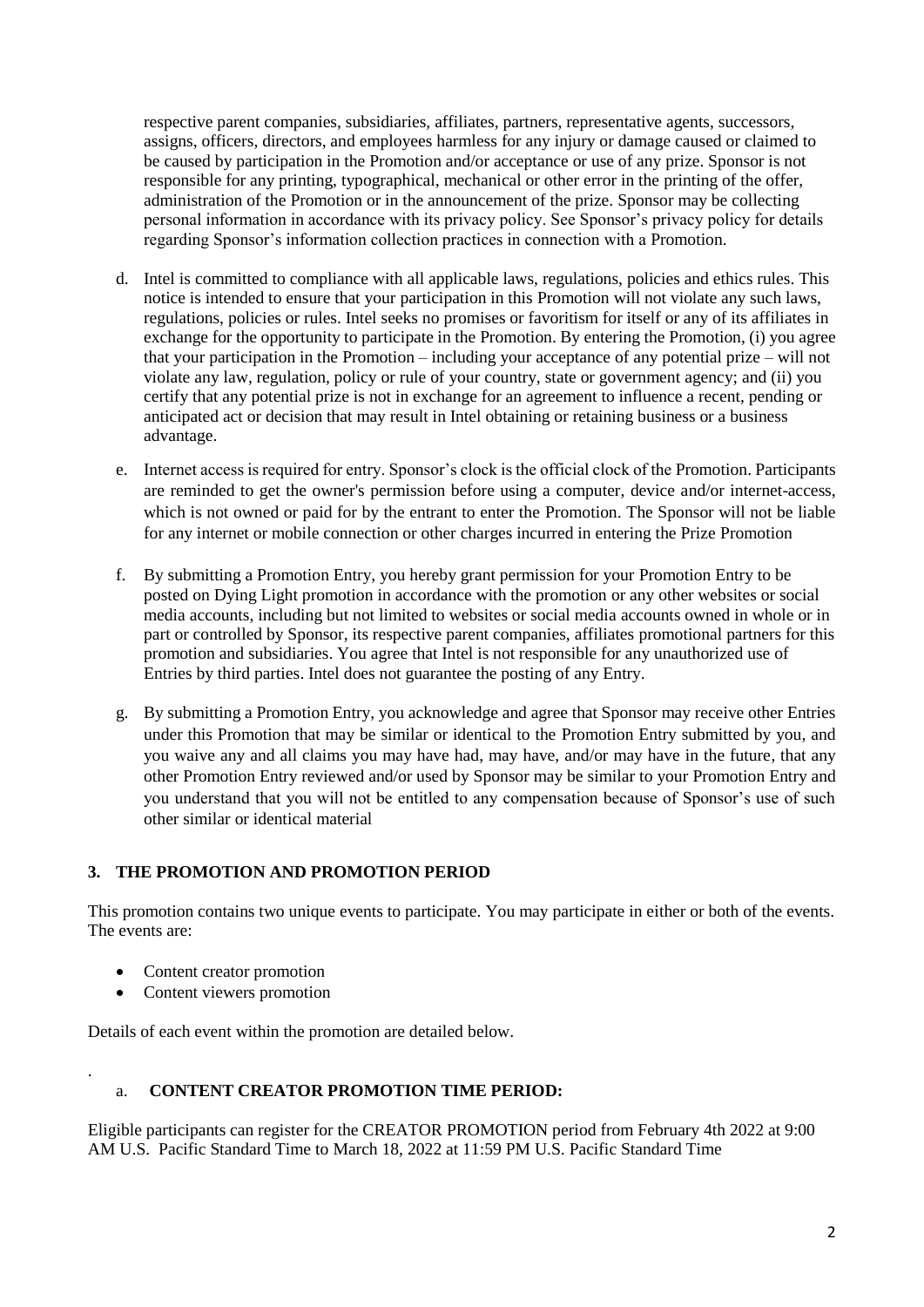Localized Times:

- February 4th, 2022, at 9:00 AM PST to March 18, 2022, at 11:59 PM PST (United States)
- February 4, 2022, at 12:00 PM Toronto to March 19, 2022, at 2:59 AM Toronto (Canada)
- February 4, 2022, at 5:00 PM London to March 19, 2022s, at 7:59 AM London (United Kingdom)
- February 4, 2022, at 10:30 PM IST to March 19. 2022, at 1:29 PM IST(India)
- February 5, 2022, at 4:00 AM AEST to March 19, 2022, at 6:59 PM Sydney (Australia)Please verify your localized time as compares to U.S. Pacific Standard Time.

# b. **CONTENT VIEWERS TIME PERIOD:**

Eligible participants can register for the CREATOR VIEWER period from February 18th 2022 at 9:00 AM U.S. Pacific Standard Time to March 18, 2022 at 11:59 PM U.S. Pacific Standard Time

- February 18, 2022, at 9:00 AM PST to March 18, 2022, at 11:59 PM PST (United States)
- February 18, 2022, at 12:00 PM Toronto to March 19, 2022, at 2:59 AM Toronto (Canada)
- February 18, 2022, at 5:00 PM London to March 19, 2022s, at 7:59 AM London (United Kingdom)
- February 18, 2022, at 10:30 PM IST to March 19, 2022, at 1:29 PM IST(India)
- February 19, 2022, at 4:00 AM AEST to March 19, 2022, at 6:59 PM Sydney (Australia)

# **4. THE PROMOTIONS:**

## a. **CONTENT CREATOR PROMOTION:**

- During the entry period go to <https://game.intel.com/giveaway/dyinglight-ugc> and submit the official entry form. You will be required to provide your name, email, address and country of residence, link to video clip, and check the box indicating you have read, understand and accept these terms and condition and agree to abide by the terms as relates to this promotion. All entries must be received during the Promotion period to be eligible. Sponsors clock is the official time clock for the Promotion.

Creator Promotion: see all promotion details, guidelines and rules provided on the registration site.

## GENERAL OVERVIEW:

Put your zombie-slaying skills to the test and capture your best parkour kill!

Get creative and push the limit. We don't just want to see you jump down one set of stairs, we want you to think big. The Dying Light 2 map is four-times larger than the previous game, so you've got a massive playground to work with. Find the perfect spot in the City, chain an epic free-run and end it with a kill inside 60 seconds. What your run looks like is up to you but make it impressive. The viewers will vote on your content.

## GUIDELINES:

- Your attempt should be no more than 60 seconds from start to finish.
- What you do in your parkour run is up to you, but your attempt must end with an epic kill.
- You can submit moments from a livestream or uploaded YouTube video, but the content must be available throughout the promotion period.
- Your video must be public, subscriber only VODs won't be approved.
- Your attempt and video must meet our moderation guidelines or it won't be approved
- You can submit as many different videos as you like. You can only win once within the creator promotion.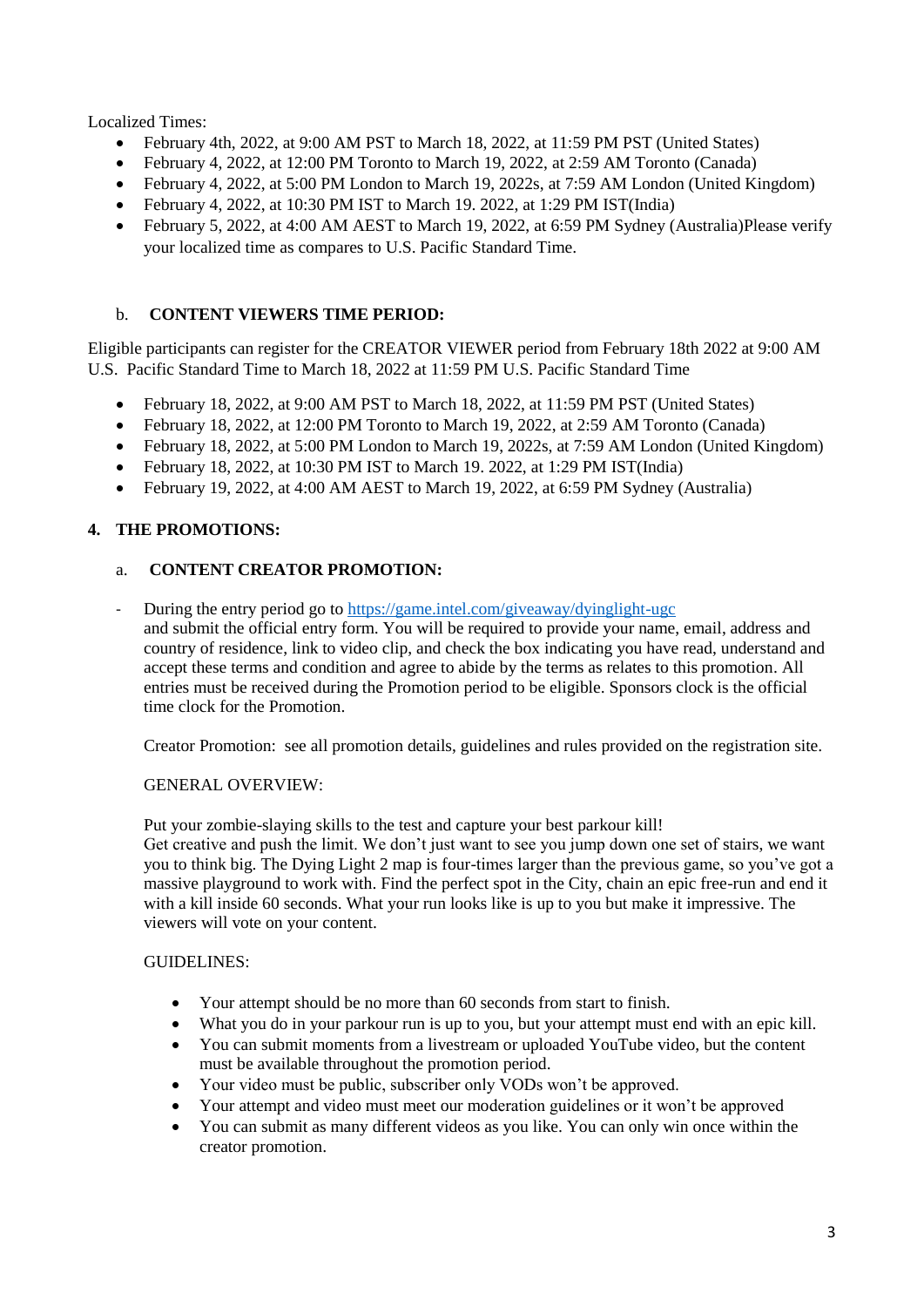## The RULES:

Each submitted entry will be checked by our moderation team and must comply with the following guidelines:

- o Entries must be less than 60 seconds.
- o Videos must not contain course language (including in-game dialogue), hateful or inflammatory conduct (including but not limited to sexist, racist or political remarks), nudity, self-destructive behavior or reference brand names other than Intel.
- o Videos must comply with the relevant Terms of Service and Community Guidelines of the platform.
- o Content must be yours and you must own the rights to everything within your video (no copyright background music or overlay content etc)
- o While this is a mature game, your kill should not be unnecessarily violent. The focus of the promotion is impressive parkour, not violent gore.
- o You own or otherwise have all rights necessary for you to provide your Submission and grant the rights described within these Official Rules.
- o The Submission must not contain material that violates or infringes another's rights, including without limitation, privacy, publicity or intellectual property rights infringement;
- o Entrant must have permission from all individuals that appear in videos or photos included as part of the Submissions (if any) to use their name and likeness and to grant the rights set forth herein.
- o The Submission does not contain any viruses, worms, spy ware, or other components or instructions that are malicious, deceptive, or designed to limit or harm the functionality of a computer.
- o The Submission cannot defame, represent or contain disparaging remarks about Administrator, Sponsor or its products or services, or other people, products or companies.
- o The Submission may not in any way violate any applicable federal, state or local laws or regulations.
- $\circ$  The Submission must not contain material that is inappropriate, indecent, obscene, hateful, tortious, defamatory, slanderous or libellous.
- o The Submission cannot be sexually explicit or suggestive, profane or pornographic.
- o The Submission cannot promote alcohol, illegal drugs, tobacco, firearms/weapons (or the use of any of the foregoing), any activities that appear unsafe or dangerous or any political agenda or message.
- o The Submission must not contain material that promotes bigotry, racism, hatred or harm against any group or individual or promotes discrimination based on race, gender, religion, nationality, disability, sexual orientation or age.
- $\circ$  The Submission cannot communicate message or images inconsistent with the positive messages and goodwill to which Sponsor wishes to associate
- o If your entry fails to meet the above guidelines it will not be approved.
- o If you have any questions, please contact creators@vetch.tv

#### TIPS:

- Don't overdo it. 60 seconds is the maximum length but we'd recommend aiming for 30 40 seconds.
- Get creative with your parkour, the less your character touches the ground the better your run will be.
- Once your entry has been approved, show it off! You'll receive an email containing a unique link for your video to share with your community.
- To win, once voting opens on the 18th of February you'll need to earn the most public votes so make your video as entertaining as possible! Show off your personality as much as your parkour skills.
- Make your entry stand out, find eye-catching and unique locations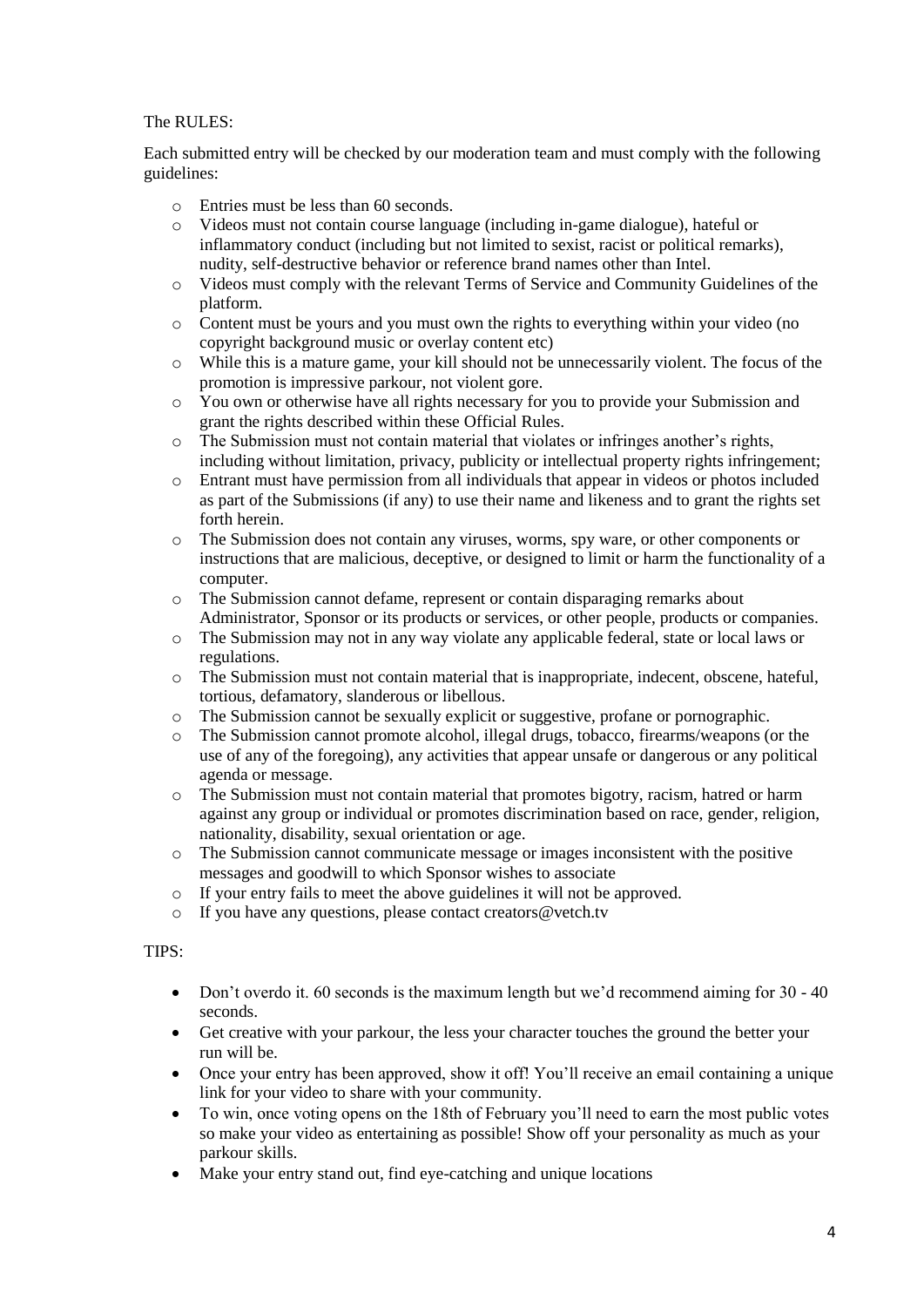## FAQ:

- What platforms can I enter via? You'll need to submit a link to a public YouTube video, Twitch VOD or Twitch Highlight. You'll define the timestamps when submitting.
- Why can't I submit a Twitch clip link? Unfortunately Twitch clips aren't supported as they don't play nice with our systems. We'd recommend making a highlight of your attempt to ensure it doesn't expire.
- How many times can I enter? You can submit as many different, unique moments as you like.
- What happens after I submit an entry? Your submission will be moderated and you'll receive an email letting you know once it's been approved or rejected.

## b. **CONTENT VIEWER PROMOTION:**

During the entry period go to <https://game.intel.com/giveaway/dyinglight-ugc> and submit the official entry form. You will be required to provide your name, email, address and country of residence, and check the box indicating you have read, understand and accept these terms and condition and agree to abide by the terms as relates to this promotion. All entries must be received during the Promotion period to be eligible. Sponsors clock is the official time clock for the Promotion.

## **RULES:**

Content viewers will be shown a grid of available content to view and vote.

Viewers can vote for content as many times as they want.

Only your first 5 votes will be submitted to the pool of entries from which to draw winners from the viewer promotion.

- a. Proof of posting or commenting will not be accepted as proof of delivery or receipt of entry. Incomplete, illegal, misdirected or entries received outside of the Promotion Period will not be accepted and you will not be entered into the promotion.
- b. Entries using macro, robotic, script or other forms of automatic entry will be disqualified. Entries become the property of the Sponsor and will not be returned. No mechanically reproduced entries permitted. Proof of submission does not constitute proof of receipt. Sponsor is not responsible for lost, late, mutilated, misdirected, incomplete, inaccurate or postage due entries. If there is a dispute as to the identity of an online entrant, the prize will be awarded to the authorized account holder of the social media account. The "authorized account holder" is defined as the natural person to whom the social media address is assigned by an internet service provider, online service provider or other organization (e.g., business, educational institution, etc.).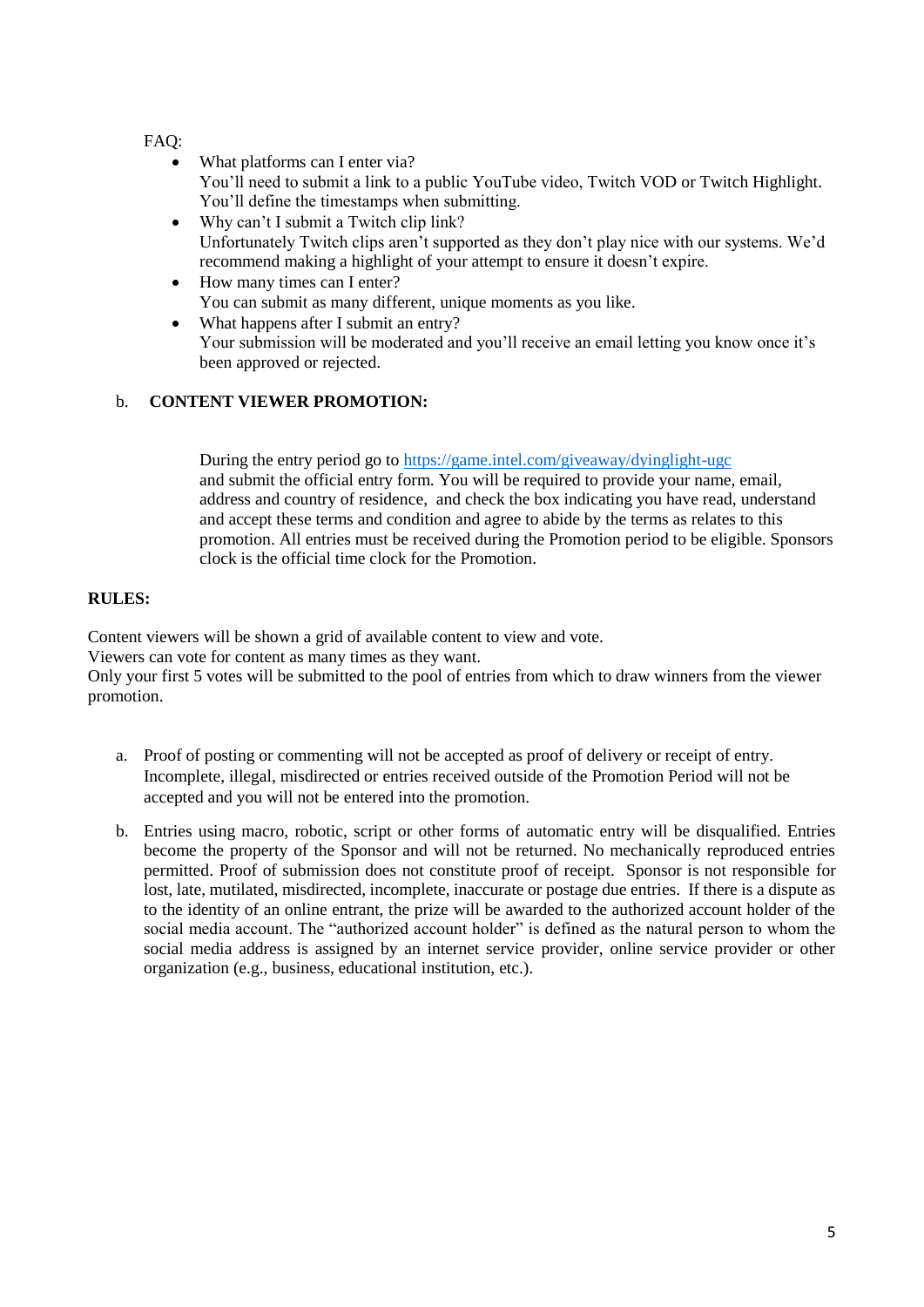# **5. WINNER SELECTION and NOTIFICATION**

### **CREATOR PROMOTION:**

Winners will be based on total points during the promotion by virtue of each single vote liking your submission. You may only win one prize. Your highest vote getting entry will be selected in the event of multiple entries.

Winner will be notified if they are a winner via communication to the email address provided at time or registration. Participant is responsible to notify Intel of change of email address during promotion period. Return of any prize/prize notification as undeliverable may result in disqualification or forfeiture of the prize and selection of an alternate winner. Alternates will be next in sequence of the most votes. Winners will be notified by email by April 18, 2022. Once you receive your notification you will have 10 days to accept your prize. If you do not accept within this 10 day period, you will lose the right to your prize.

Acceptance of the prize constitutes permission for Sponsors and its agencies to use winner's name and/or likeness, biographical material and/or entry (including an altered form of the entry) for advertising and promotional purposes in any media without geographic or time limitation, and without additional compensation, unless prohibited by law. By participating in the Promotion, entrants agree to hold Sponsor, its advertising and promotion agencies and their respective parent companies, subsidiaries, affiliates, partners, representative agents, successors, assigns, officers, directors, and employees harmless for any injury or damage caused or claimed to be caused by participation in the Promotion and/or acceptance or use of any prize. Sponsor is not responsible for any printing, typographical, mechanical or other error in the printing of the offer, administration of the Promotion or in the announcement of the prize. Sponsor may be collecting personal information in accordance with its privacy policy. See Sponsor's privacy policy for details regarding Sponsor's information collection practices in connection with a Promotion.

### **VIEWER PROMOTION:**

Winner will be selected from a random draw. Winners will be sent a notification to the email address provided at time or registration and prize to the address provided at time prize acceptance. Participant is responsible to notify Intel of change of email address during promotion period. Return of any prize/prize notification as undeliverable may result in disqualification or forfeiture of the prize and selection of an alternate winner. Winners will be notified by email by April 18, 2022. Once you receive your notification you will have 10 days to accept your prize. If you do not accept within this 10 day period, you will lose the right to your prize.

Canadian residents will be required to complete a simples skill question during the acceptance process to validate their acceptance.

Residents of the United States who are selected as a winner will be responsible to provide a W-9 for tax reporting purposes. Tax reporting will be required if accumulated value of prizes received during any calendar year exceeds \$599.00. Information will be retained securely according to privacy rules at the sponsor and used solely for the purposes of tax reporting should the need arise.

#### **6. THE PRIZES:**

#### **CREATOR PROMOTION:**

**There will be three winners based on total vote accumulation.**

**1 st place (highest vote getting content) will receive \$2,500 cash prize (USD) 2 nd place (second highest vote getting content) will receive \$1,000 cash prize (USD)**

**3 rd place (third highest vote getting content) will receive a \$500 cash prize (USD)**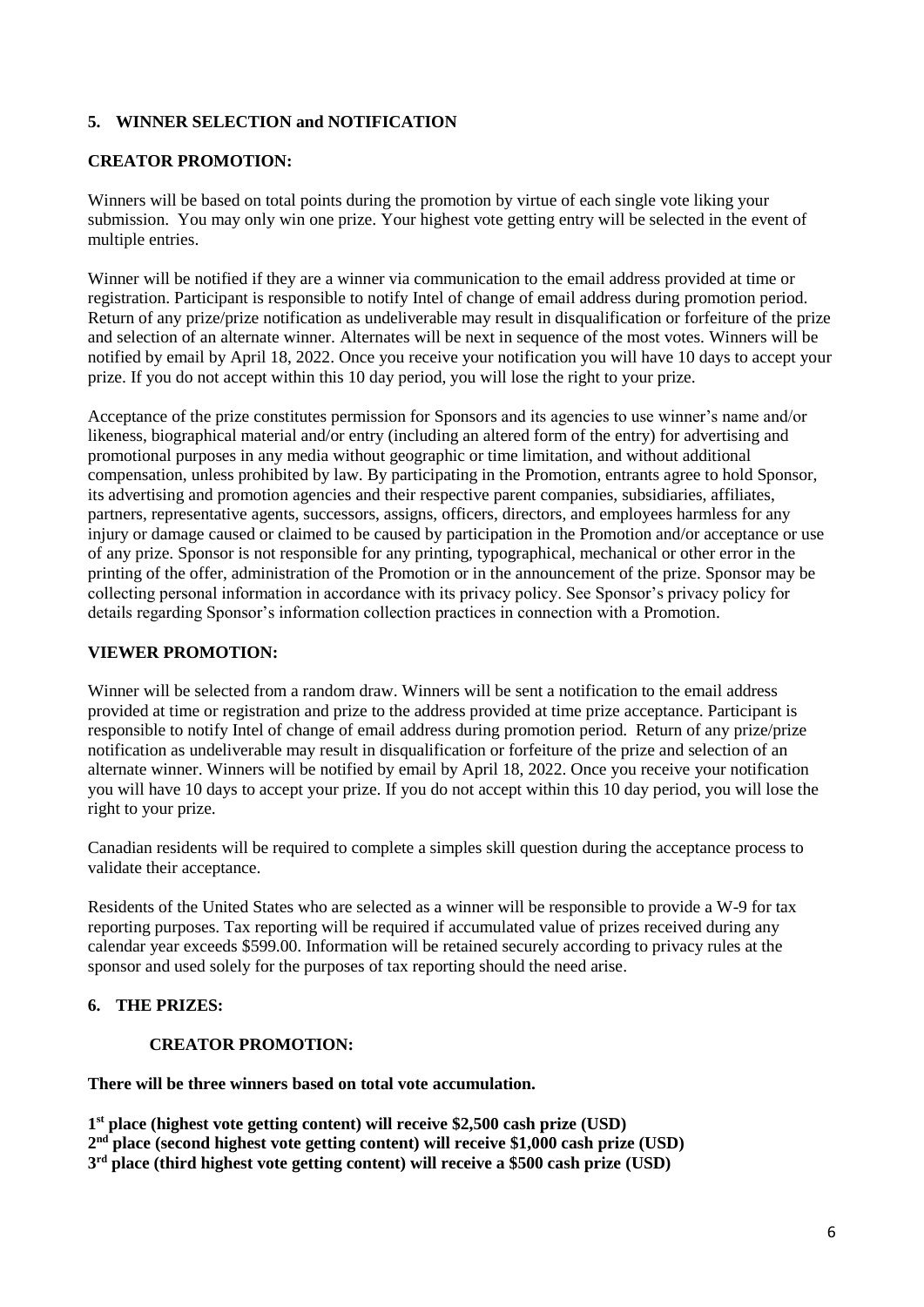**VIEWER PROMOTION**: 100 randomly selected winners will receive a \$30 (USD) Green Man Gaming Gift Card.

- a. The prize is non-exchangeable, non-transferable and not redeemable for cash or any other prize.
- b. The prize value indicated is the maximum amount. If the market or commercial value of a prize differs from this maximum amount, there will be no additional compensation for the difference to the winner.
- c. The prize is subject to availability. The Sponsor reserves the right to replace a prize with an alternative prize of equal or higher value in the unlikely event that the original prize offered is no longer available.
- d. Prize consists of only those items specifically listed as part of the prize. All prizes are awarded "as is" with no warranties, representations or guarantees, including but not limited to, quality, condition, merchantability or fitness for a particular purpose. Winners must look to the manufacturer for any warranties or guarantees.
- e. The Sponsor shall make available upon receipt of a written request to <https://game.info.intel.com/winner-request-page> the winner's surname and country within three (3) months of the closing date of the Promotion but no other information about the winners will be made available. Some countries participants may request their name and country is not published in the event they win by contacting @intelgaming before the closing date.

# **7. LIMITATION OF LIABILITY**

To the fullest extent permitted by the mandatory provisions of the applicable law the Sponsor and its affiliated companies, together with their respective employees, officers, directors, agents and representatives, will not in any circumstances be responsible or liable to compensate the winner or accept any liability for any loss, damage, participant injury or death occurring under or in connection with these Terms and Conditions and the Promotion (including without limitation from the winner's acceptance or use of the prize). However, nothing in these Terms and Conditions will in any way limit Intel's liability for death or participant injury caused by its negligence or for any other matter where liability may not be excluded or limited by law. Your statutory rights are not affected.

# **8. DATA PROTECTION**

Participant data supplied during the course of this Promotion will be processed in accordance with these Terms and Conditions and the Privacy Policy of Intel and may be passed on to third party suppliers for fulfilment and delivery of the prizes. Intel's Privacy Policy: [Intel Privacy Notice](https://www.intel.com/content/www/us/en/privacy/intel-privacy-notice.html)

Sponsor will be the controller for the collection and use of a participant's personal information in conjunction with participation in the Promotion. For the performance of the Promotion, the following data of the participant will be collected and processed name, shipping address, email address, phone number ("Participant's Personal Data"). Participant's Personal Data will be maintained in the United States and will be used solely for purposes of Promotion administration.

For participants located in France, this processing of Participant's Personal Data in the United States is based on Art. 6 (1) point b General Data Protection Regulation (performance of an agreement). The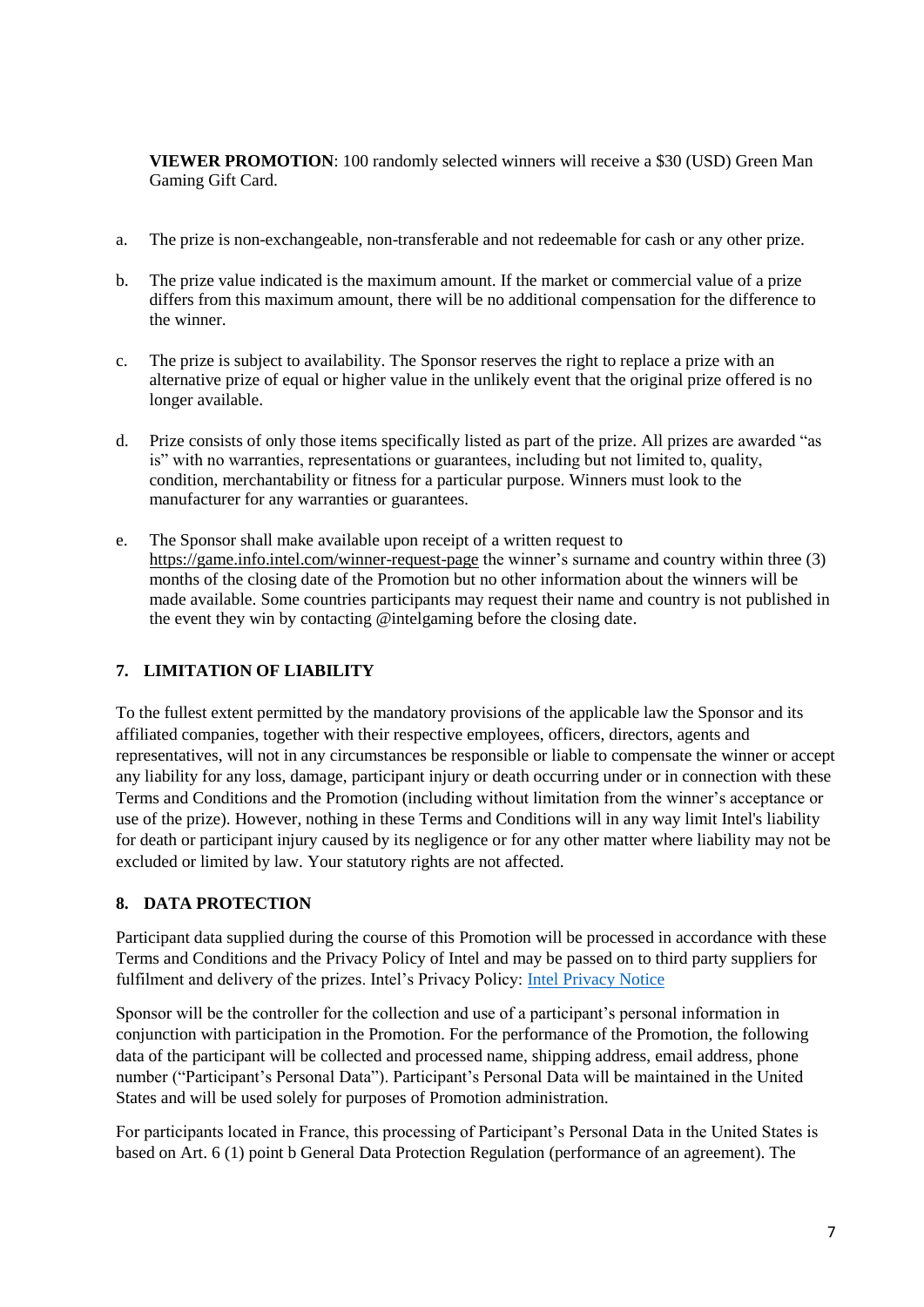stored data will be deleted as soon as the Promotion is over. The Participant's Personal Data of Prize Winners will be stored until the expiry of statutory retention and limitation periods.

For AU residents: Your personal information is collected for the purpose of conducting this promotion. If you do not supply your personal information you may not be able to participate in the promotion. Your personal information may be disclosed to the Sponsor's third party service providers located overseas in the United States of America Sponsors privacy policy contains information about how you may access or correct your personal information or complain about a potential breach of privacy.

# **9. GENERAL**

- a. The decision of the Sponsor in all matters relating to the Promotion is final and legally binding and no correspondence will be entered into.
- b. Any instructions provided at the point of entry into the Promotion shall form part of the Terms and Conditions. In the event of any conflict or inconsistency with any communications (including advertising or Promotion materials), these Terms and Conditions shall take precedence.
- c. The Sponsor reserves the right, at its sole discretion, to eliminate or disqualify any entries or Participants that it regards as being in breach of these Terms and Conditions or the spirit of the Promotion. Any Participant, who try to circumvent the entry process or instructions by any method, will be disqualified and any prize award will be void.
- d. We will not tolerate anyone who posts or is seen to be posting comments via any social media channel or anywhere else during this prize promotion that we think are bullying, spiteful or upsetting to other entrants and followers of Intel or directly aimed at us. Anyone acting in this way will be disqualified from the prize promotion.
- e. If for any reason these Promotions are not able to be conducted as planned, including, but not limited to, by reason of infection by computer virus, bugs, tampering, unauthorized intervention, fraud or any other causes beyond the reasonable control of the Sponsor which corrupt or affect the administration, security, fairness, integrity or proper conduct of the Promotions the Sponsor reserves the right at their sole discretion to cancel, terminate, modify or suspend the Promotions and select prize winners as outlined above received up to the cancellation/suspension date. Notification of such action will be provided on the Website.
- f. The Sponsor shall not be liable for any failure to comply with its obligations relating to this Promotion where the failure is caused by something outside its reasonable control. Such circumstances shall include, but not be limited to, COVID-19 Pandemic, weather conditions, mechanical issues, diversion of aircraft or other operational incidents, fire, flood, hurricane, strike, industrial dispute, war, hostilities, political unrest, riots, civil commotion, inevitable accidents, supervening legislation or any other circumstances amounting to force majeure
- g. The Sponsor accepts no responsibility for entries that are delayed, incomplete, lost due to technical reasons, or otherwise. The Sponsor further accepts no responsibility for system errors or other issues that may result in disruption to winner notifications or prizes to the extent permitted by law.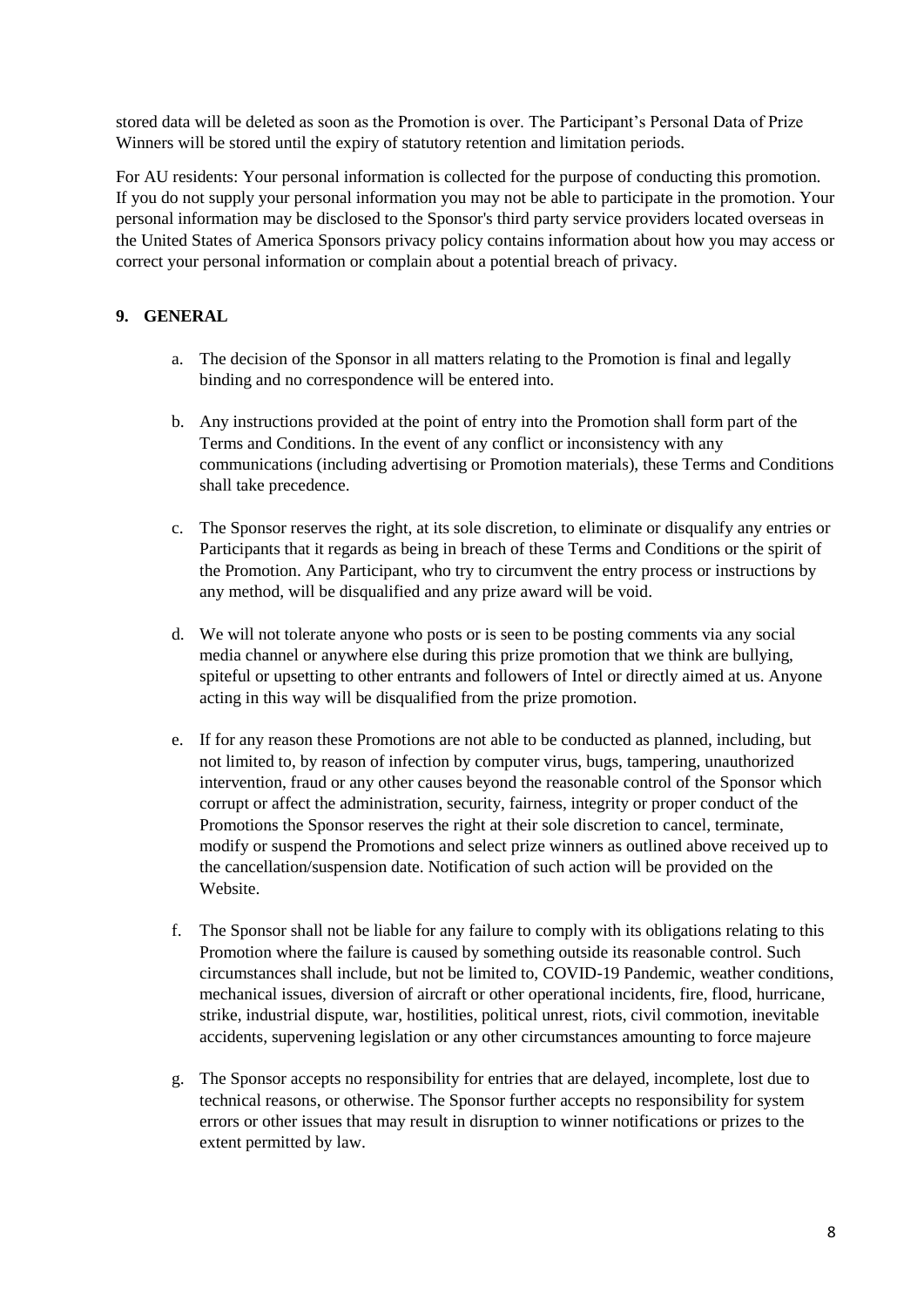- h. Sponsor is not responsible for electronic transmission errors resulting in omission, interruption, deletion, defect, delay in operations or transmission, theft or destruction or unauthorized access to or alterations of entry materials, or for technical, network, telephone equipment, electronic, computer, hardware or software malfunctions or limitations of any kind, or inaccurate transmissions of or failure to receive entry information by Sponsor or presenter on account of technical problems or traffic congestion on the Internet or at any Web site or any combination thereof. If for any reason the Internet portion of the program is not capable of running as planned, including infection by computer virus, bugs, tampering, unauthorized intervention, fraud, technical failures, or any other causes which corrupt or affect the administration, security, fairness, integrity, or proper conduct of this Promotion, Sponsor reserves the right at its sole discretion to cancel, terminate, modify or suspend the Promotion. Sponsor reserves the right to select winners from eligible entries received as of the termination date. Sponsors further reserve the right to disqualify any individual who tampers with the entry process. Sponsor may prohibit an entrant from participating in the Promotion if it determines that said entrant is attempting to undermine the legitimate operation of the Promotion by cheating, hacking, deception or other unfair playing practices or intending to abuse, threaten or harass other entrants. Caution: Any attempt by a participant to deliberately damage any Web site or undermine the legitimate operation of the Promotion is a violation of criminal and civil laws and should such an attempt be made, Sponsor reserves the right to seek damages from any such participant to the fullest extent of the law.
- i. This Promotion may be promoted across multiple media sites, social media sites and email communications but there is only one prize pool.

It is the responsibility of the participant to provide their correct, up-to-date details when entering the Promotion and/or confirming acceptance of any prize in order for their prize to be processed. The Sponsor accepts no responsibility for Participants or winner failing to supply accurate information, which affects any acceptance and/or delivery of any prize.

- j. No third party or bulk entries. Entries via third parties, consumer groups or syndicates, entries by macros or other automated means and entries, which do not satisfy the requirements of these Terms and Conditions in full, will be disqualified. If it becomes apparent that a participant is using any means to circumvent this condition such as, and without limitation, fraudulently falsifying data; using multiple email addresses; using multiple postal addresses; acting fraudulently or dishonestly in the opinion of the Sponsor; using identities other than their own; creating fake identities or using any other automated, electronic, mechanical or manual means in order to increase that participant's entries or otherwise acting in violation of these Terms and Conditions, these participants will be disqualified, and any prize entitlement will be void.
- k. Should a tax liability arise, then it will be the responsibility of the winner to notify their own Government's relevant tax department. To the extent permitted by law Intel Corporation and its subsidiaries take no responsibility or liability for taxation or for any other costs incurred in connection with the prizes received in this Promotion.
- l. To the fullest extent permitted by the mandatory provisions of the applicable law the application and interpretation of the Promotion and these terms and conditions shall be governed by the laws of the United States and Participants to the Promotion submit to the exclusive jurisdiction to the court.
- For questions about the Promotion contact Intel on <https://discord.gg/fhRuCPZGbK>